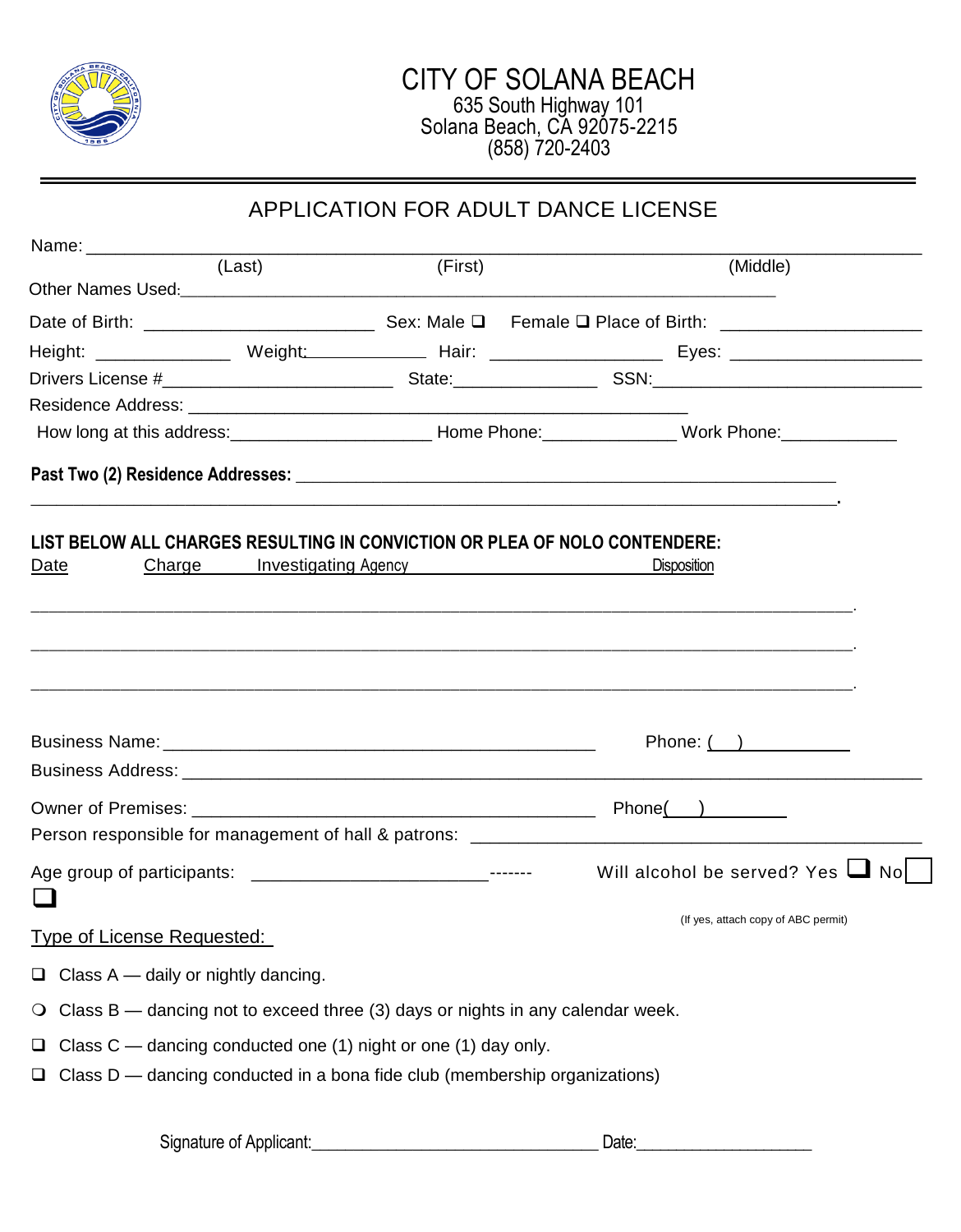## APPLICATION FOR ADULT DANCE LICENSE (Continued)

|                                                                                                                                                                                                                                                                                                                                                                                                                                                                                                                                                              | Person in charge: (print clearly) (print clearly)                                                                                                                                                                                                                                                                                                                                                                                                                                                                                                                                           |
|--------------------------------------------------------------------------------------------------------------------------------------------------------------------------------------------------------------------------------------------------------------------------------------------------------------------------------------------------------------------------------------------------------------------------------------------------------------------------------------------------------------------------------------------------------------|---------------------------------------------------------------------------------------------------------------------------------------------------------------------------------------------------------------------------------------------------------------------------------------------------------------------------------------------------------------------------------------------------------------------------------------------------------------------------------------------------------------------------------------------------------------------------------------------|
|                                                                                                                                                                                                                                                                                                                                                                                                                                                                                                                                                              | Will alcohol be served? Yes $\Box$ No $\Box$                                                                                                                                                                                                                                                                                                                                                                                                                                                                                                                                                |
|                                                                                                                                                                                                                                                                                                                                                                                                                                                                                                                                                              | (If yes, attach copy of ABC permit)<br>I CERTIFY UNDER PENALTY OF PERJURY THAT THE INFORMATION I HAVE GIVEN IS TRUE AND CORRECT TO THE<br>BEST OF MY KNOWLEDGE AND BELIEF. I UNDERSTAND AND AGREE TO HAVING ALL REQUIRED NOTICES, UNLESS<br>OTHERWISE SPECIFIED, SENT BY U.S. MAIL TO THE ADDRESS GIVEN ON THIS APPLICATION. I HAVE READ AND<br>UNDERSTAND THE SECTIONS OF THE SAN DIEGO COUNTY CODE OF REGULATORY ORDINANCES PERTAINING TO<br>SOLICITOR'S LICENSES. **Certain information provided in this application may be disclosed pursuant to valid requests for public information. |
| Signature of Applicant                                                                                                                                                                                                                                                                                                                                                                                                                                                                                                                                       | <b>Date</b>                                                                                                                                                                                                                                                                                                                                                                                                                                                                                                                                                                                 |
| YOU ARE REQUIRED TO SUBMIT THE FOLLOWING DOCUMENTS WITH YOUR APPLICATION:<br>1)<br>Photo Identification (California driver's license or state-issued identification card only).<br>Fee (new) or (renewal) - FEES ARE NONREFUNDABLE<br>2)<br>Copy of current ABC license (new and renewal applications).<br>3)<br>Plot Plan Showing:<br>4)<br>Location of property<br>a)<br>c) Location of vehicle parking areas (NEW APPLICATIONS ONLY).<br>5)<br>new premises (NEW APPLICATIONS ONLY).<br>Copy of Business Certificate from the City of Solana Beach.<br>6) | (INCOMPLETE APPLICATIONS WILL NOT BE ACCEPTED)<br>Location of all streets, alleys, lots, parcels of land, buildings or residences within 700 feet of the exterior boundaries of the property.<br>A document showing that the applicant is the owner of the premises, or an agreement in writing by the owner permitting such use of the                                                                                                                                                                                                                                                     |
| YOUR DEPARTMENT IN CASE OF ANY INQUIRES.                                                                                                                                                                                                                                                                                                                                                                                                                                                                                                                     | **ATTENTION ALL AGENCIES** IF APPROVAL GOES PAST THE 30 DAY LIMIT, APPLICANT WILL BE REFERRED TO                                                                                                                                                                                                                                                                                                                                                                                                                                                                                            |
| <b>SHERIFF'S DEPARTMENT</b>                                                                                                                                                                                                                                                                                                                                                                                                                                                                                                                                  | <b>CODE COMPLIANCE</b>                                                                                                                                                                                                                                                                                                                                                                                                                                                                                                                                                                      |

| <b>CODE COMPLIANCE</b> |  |
|------------------------|--|
|                        |  |

| Approved $\Box$            | Disapproved $\Box$ |                                                 | Approved $\square$ Disapproved $\square$                                                                                                                                                                                       |                     |
|----------------------------|--------------------|-------------------------------------------------|--------------------------------------------------------------------------------------------------------------------------------------------------------------------------------------------------------------------------------|---------------------|
|                            |                    |                                                 |                                                                                                                                                                                                                                |                     |
| <b>PLANNING DEPARTMENT</b> |                    |                                                 | <b>FIRE DEPARTMENT</b>                                                                                                                                                                                                         |                     |
| Approved $\Box$            | Disapproved $\Box$ |                                                 | Approved $\square$ Disapproved $\square$                                                                                                                                                                                       |                     |
|                            |                    |                                                 | Reason: the contract of the contract of the contract of the contract of the contract of the contract of the contract of the contract of the contract of the contract of the contract of the contract of the contract of the co |                     |
|                            |                    |                                                 |                                                                                                                                                                                                                                | Date: <b>Date</b> : |
|                            |                    | Signature of Applicant: Signature of Applicant: |                                                                                                                                                                                                                                |                     |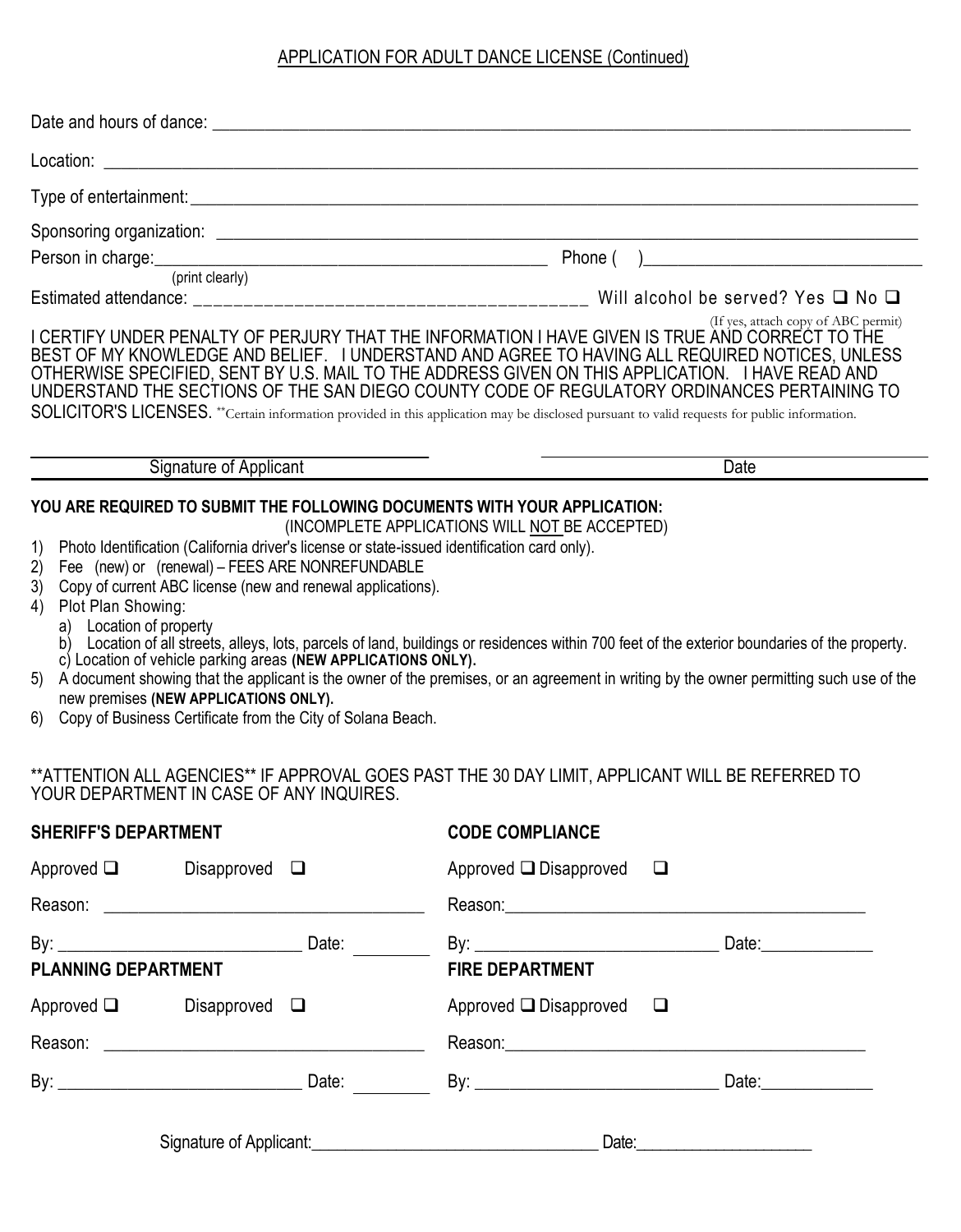$\mathbf{B}$ 

## MANAGER REGISTRATION APPLICATION

|                         | (Last) |                                           | (First) | (Middle)                                                                                                       |
|-------------------------|--------|-------------------------------------------|---------|----------------------------------------------------------------------------------------------------------------|
|                         |        |                                           |         |                                                                                                                |
|                         |        |                                           |         |                                                                                                                |
|                         |        |                                           |         |                                                                                                                |
|                         |        |                                           |         |                                                                                                                |
|                         |        |                                           |         | How Long at that address: ___________________Home Phone: (enclosive monother monother (enclosive monother mono |
| Date                    |        | Charge <b>Charge Investigating Agency</b> |         |                                                                                                                |
| LAST TWO (2) EMPLOYERS: |        |                                           |         |                                                                                                                |
|                         |        |                                           |         |                                                                                                                |
|                         |        |                                           |         |                                                                                                                |
|                         |        |                                           |         |                                                                                                                |
|                         |        |                                           |         |                                                                                                                |
|                         |        |                                           |         |                                                                                                                |

**YOU ARE REQUIRED TO SUBMIT THE FOLLOWING ITEMS WITH YOUR APPLICATION:** 

1) Photo Identification (California driver's license or state-issued identification card only)

I CERTIFY UNDER PENALTY OF PERJURY THAT THE INFORMATION I HAVE GIVEN IS TRUE AND CORRECT TO THE BEST OF MY KNOWLEDGE AND BELIEF. I UNDERSTAND AND AGREE TO HAVING ALL REQUIRED NOTICES, UNLESS OTHERWISE SPECIFIED, SENT BY U.S. MAIL TO THE ADDRESS GIVEN ON THIS APPLICATION. I HAVE READ AND UNDERSTAND THE SECTIONS OF THE SAN DIEGO COUNTY CODE OF REGULATORY ORDINANCES PERTAINING TO SOLICITOR'S LICENSES. \*\*Certain information provided in this application may be disclosed pursuant to valid requests for public information.